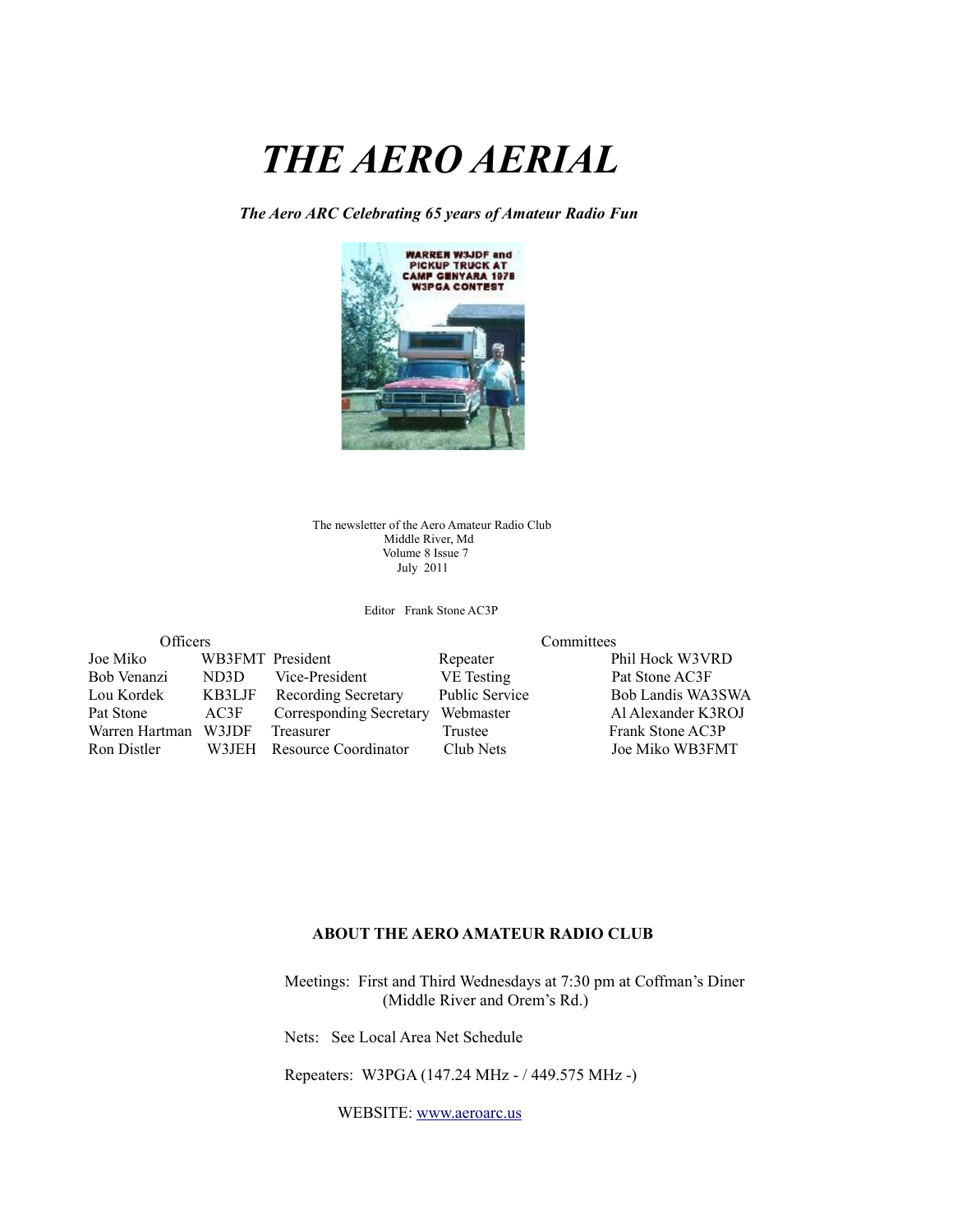### **LOCAL AREA NETS**

| Day                  | Time              | <b>Frequency (MHz) NET NAME</b> |                                  |  |
|----------------------|-------------------|---------------------------------|----------------------------------|--|
| Daily                | $9 - 10$ am       | 147.03                          | <b>ORIOLE</b> Net                |  |
| Daily                | $5:30 - 6$ pm     | 3.820                           | Maryland Emergency Phone Net     |  |
| Daily                | $6:30 - 7$ pm     | 146.670                         | <b>Baltimore Traffic Net</b>     |  |
| Daily                | 7 pm and 10 pm    | 3.643                           | Maryland/DC/Delaware Traffic Net |  |
| $1st$ Tues           | $7:30 \text{ pm}$ | 145.330                         | <b>Baltimore ARES Net</b>        |  |
| $2nd$ Tues           | $7:30 \text{ pm}$ | 146.670                         | Baltimore County RACES Net       |  |
| $2nd$ Wed.           | 8 pm              | 28.445                          | <b>AERO ARC Net</b>              |  |
| $4th$ Wed            | 8 pm              | 147.240                         | <b>AERO ARC Net</b>              |  |
| 5 <sup>th</sup> Wed. | 8 pm              | 449.575                         | <b>AERO ARC Net</b>              |  |

*The Aero Quantum Mechanics Net: Anytime any Frequency contact WB3FMT. The last one was on 449.575 MHz on Tuesday 8 pm on March 30<sup>t</sup> . Who knows where or when the next on may be?*

### **Aero Net Reports**

### **May**

#### **10 Meters: AC3P(NCS) KA3SNY WB3FMT(via 440 Rptr)**

#### **2 Meters WB3FMT(NCS) AC3P KB3VAE K3AK W3VRD KA3SNY ND3D**

### **Station Activities**

**W3VRD** is working on a rotator problem. **WB3FMT** has HF antenna woes. **AC3F** while recuperating from surgery took to the air to help narrow down which of Joe's antennas was on the fritz. **AC3P** is exploring the wonders of the latest WINLINK software called WINMOR. **KB3PGN** is mailing out the Field Day invites. Happy **65th** Birthday Aero ARC.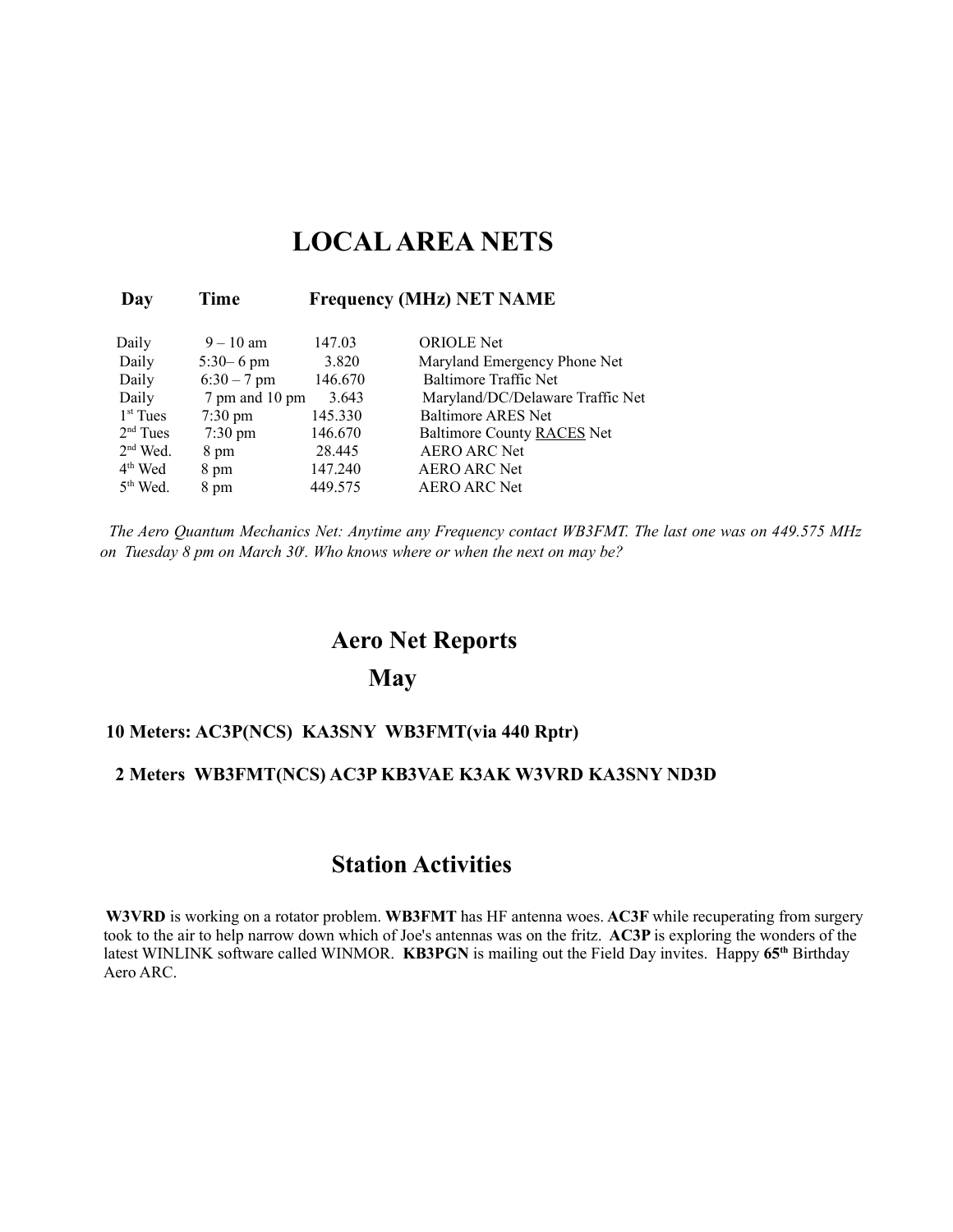## **Inauguration Day**





*"I do 'solemnly swear.'........." October 1939*

As is stipulated in the club constitution the new officers take their posts on the first meeting in June.

Since outgoing Prez, Bob Landis, WA3SWA was successful in getting Joe Miko, WB3FMT, back on the train, it was fitting that Bob give Joe the "oath of office".

With all the membership assembled looking on, Bob led Joe, with right hand raised and left hand on an October 1939 QST, in the following oath:

"In recognition of the annual freight train, I, Joe Miko, do begrudgingly swear to uphold and support the constitution and by-laws of the Aero Amateur Radio Club.

I also vow to respectfully ride this train to the end of the line or May  $31^{st}$ , 2012, whichever comes first. So help me, Samuel F.B. Morse.".

The officers for the 2011-2012 year,

President: Joe Miko WB3FMT Vice President: Bob Venanzi ND3D Recording Secretary: Lou Kordek KB3LJF Correspondence Secretary: Patricia Stone AC3F Treasurer: Warren Hartman W3JDF Resource Coordinator: Ron Distler W3JEH

The remaining officers were spared this ordeal.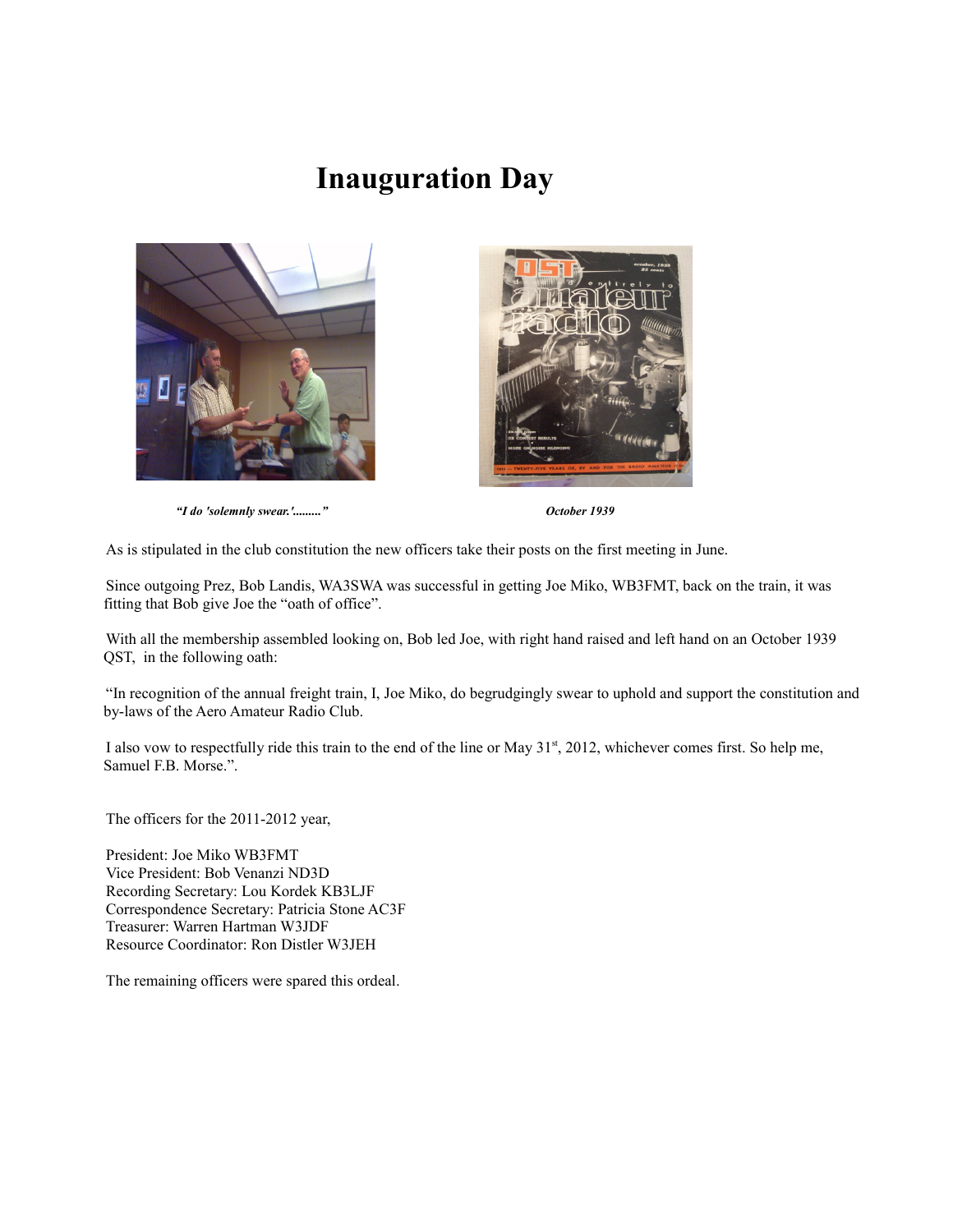## **VE Corner** *by Pat Stone AC3F*



It was a small turnout for the May test session at White Marsh. There were three applicants; one for upgrade and two for new licenses. Unfortunately ony one of the three was successful. Congratulations to new ham and General, Wayne C La Belle III, **KB3WBJ**.

Thanks to the VE Team KB3KRV, AK3RX and AC3P.

The next session at White Marsh will be September  $17<sup>th</sup>$ .

### **Test Sessions Moving**

After the September 17<sup>th</sup> test sessions, all future exams will be given at the Essex Branch of the Baltimore County public library. This move is necessary because the White Marsh Branch has reserved all their Saturday dates for library activities.

Nov. 19, 2011

Jan 21, 2012

Mar 17, 2012

May 19,2012

All these Saturday dates will be at Essex with registration at 1 p.m.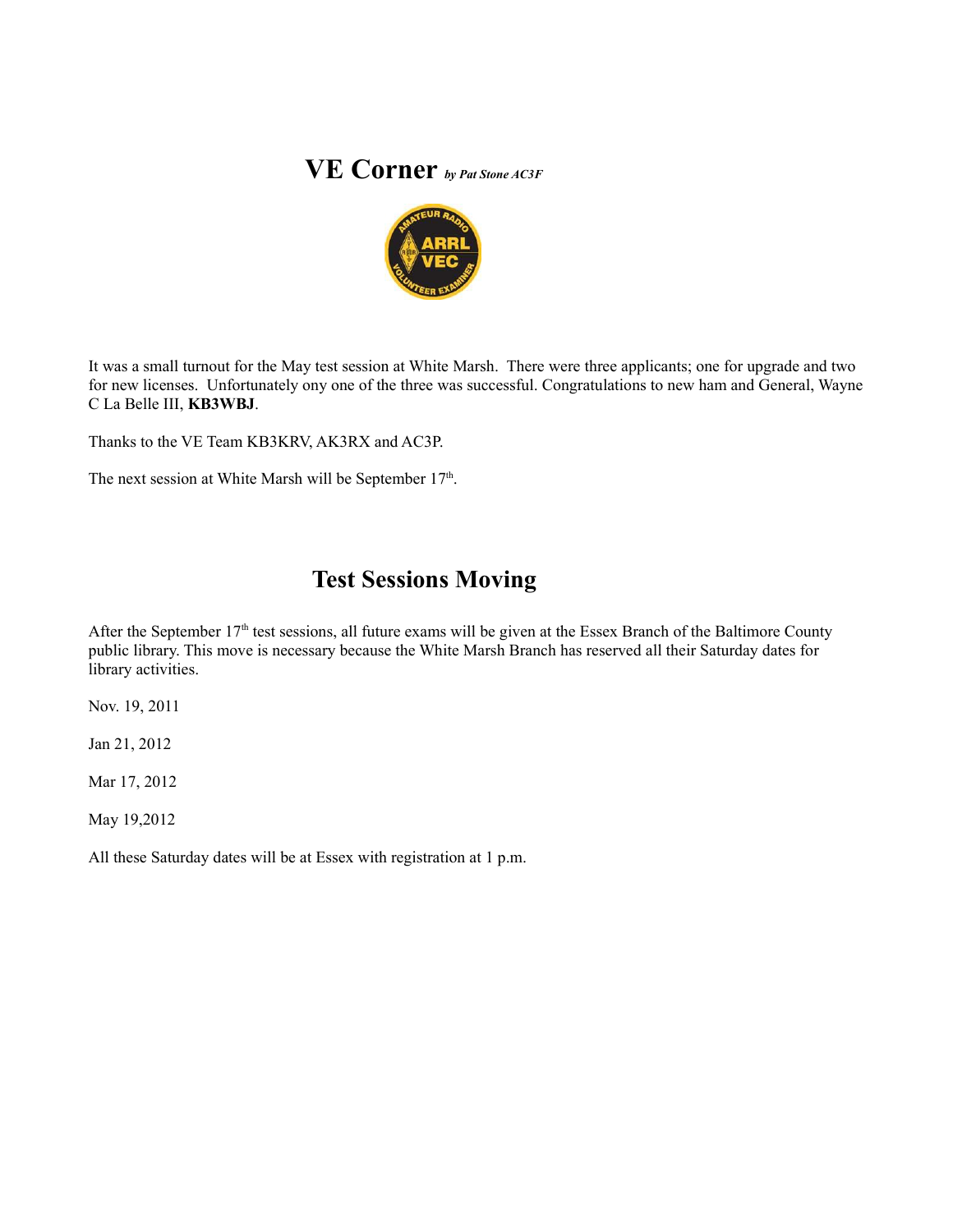### **Was There An AERO ARC in 1920?**



The Browns weren't the only thing Baltimore took from Cleveland. Before Glenn L Martin moved to Middle River in 1929 , his aircraft company was located near that Ohio city. Some of Glenn L's earliest airplanes were built there. Of course many of the company's research and development efforts were made there.

In an obscure publication relating the history of radio in Ohio, is a listing of all radio stations according to the Radio Inspector for that region. Among the stations listed was the following:

| Date issued | Call | Location  | Licensee        | <b>Expiration Date</b> |
|-------------|------|-----------|-----------------|------------------------|
| Sep 1, 1920 | 8XC  | Cleveland | Glenn L. Martin | 4/1921                 |
|             |      |           | Co.             |                        |

Prior to 1927 there were no letters in the prefixes of amateur call-signs. This begs the question. Did the Glen L. Martin Co. have an amateur radio club when it was located in Ohio? Since Aero ARC verbal lore recounts Mr. Martin's support of the establishment of a radio club post-WWII, the question seems reasonable.

There are no written records to establish that there was an actual club. Further investigation of the call-sign entry reveals that an X in the suffix designates an experimental station. The same practice held true in the later decade when early television stations also sported and X in their suffix. For example the callsign of the first  $TV$  station in New York in 1939 was W2XB. Even today one can get an experimental license that could be WA3XYZ.

So it appears that Glenn L Martin Co. had an experimental license for a Special Land Station back in 1920, perhaps to test the possibly of using radios in their aircraft. It is also possible that 8XC may have communicated with local amateurs during their tests. Just as Warren W3JDF about talking air-to-ground with the Martin P6M Seamasters when they were under flight test over Middle River.

In the end 8XC may not have been the great-grandfather of W3PGA, but it's nice to think that the experience the Martin Co. had with that station may have encouraged Glenn L. to support the employees to start a radio club.

*Ed Note: Thanks to Greg Stec, K3ANG, for forwarding this information. Source: <http://earlyradiohistory.us/speclnd2.htm>*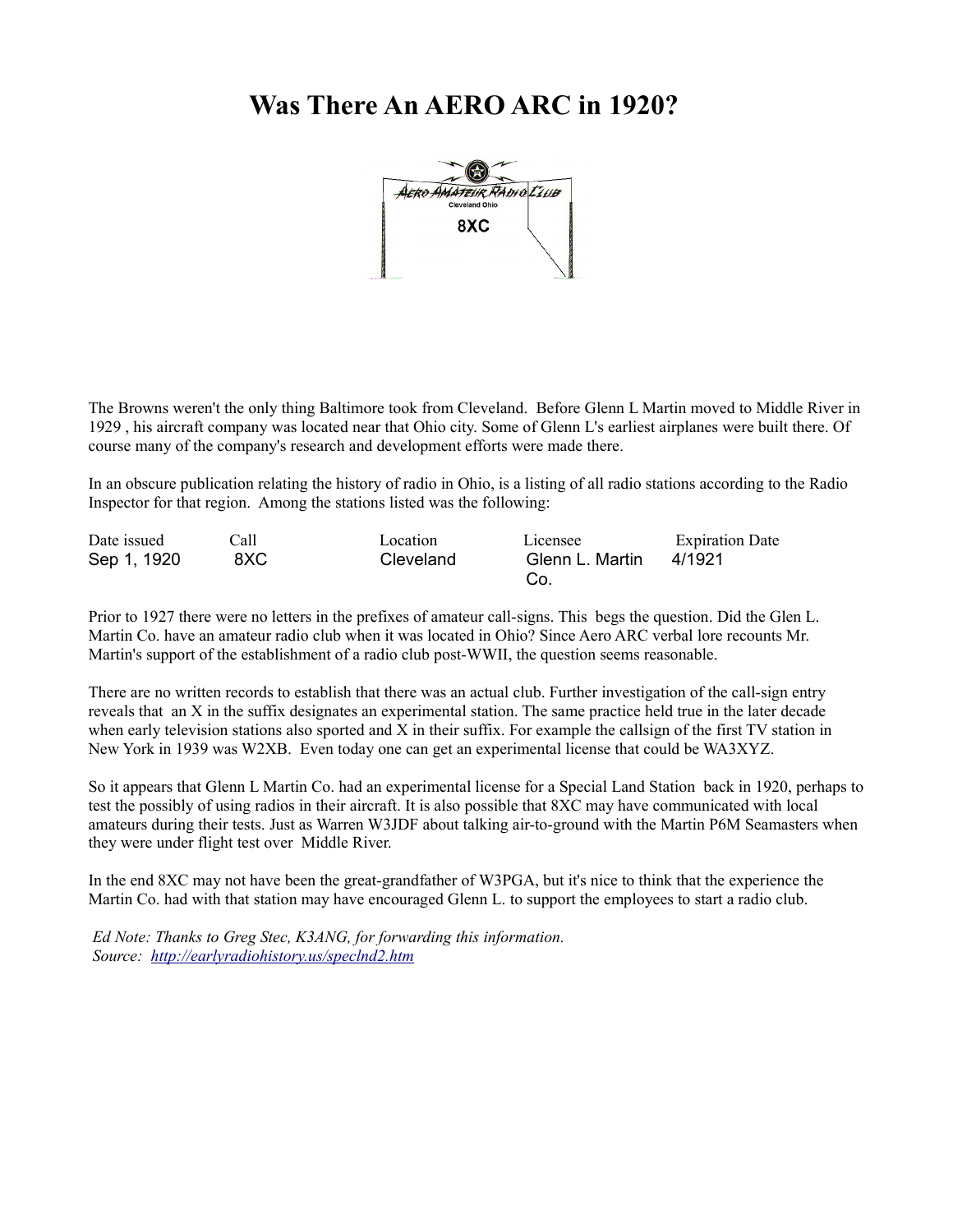### **Directions to AERO/BRATS Field Day Site Camp Genyara 1814 Bond Road near Maryland Line, Md. June 25 – 26, 2011**

From Baltimore, take I 83 North to Exit 36, Route 439 East. Take 439 East approximately 1 mile to BOND RD.

Turn left onto BOND RD.

Take BOND RD. approximately 1/2 mile to a dirt road on the left. (If you come to a barn and farmhouse on the left, you have gone too far.) Turn left onto the dirt road, follow it through the field and through a grove of tall pine trees. The pine trees have created a tunnel over the road. The Field Day site is at the end of the pine trees.

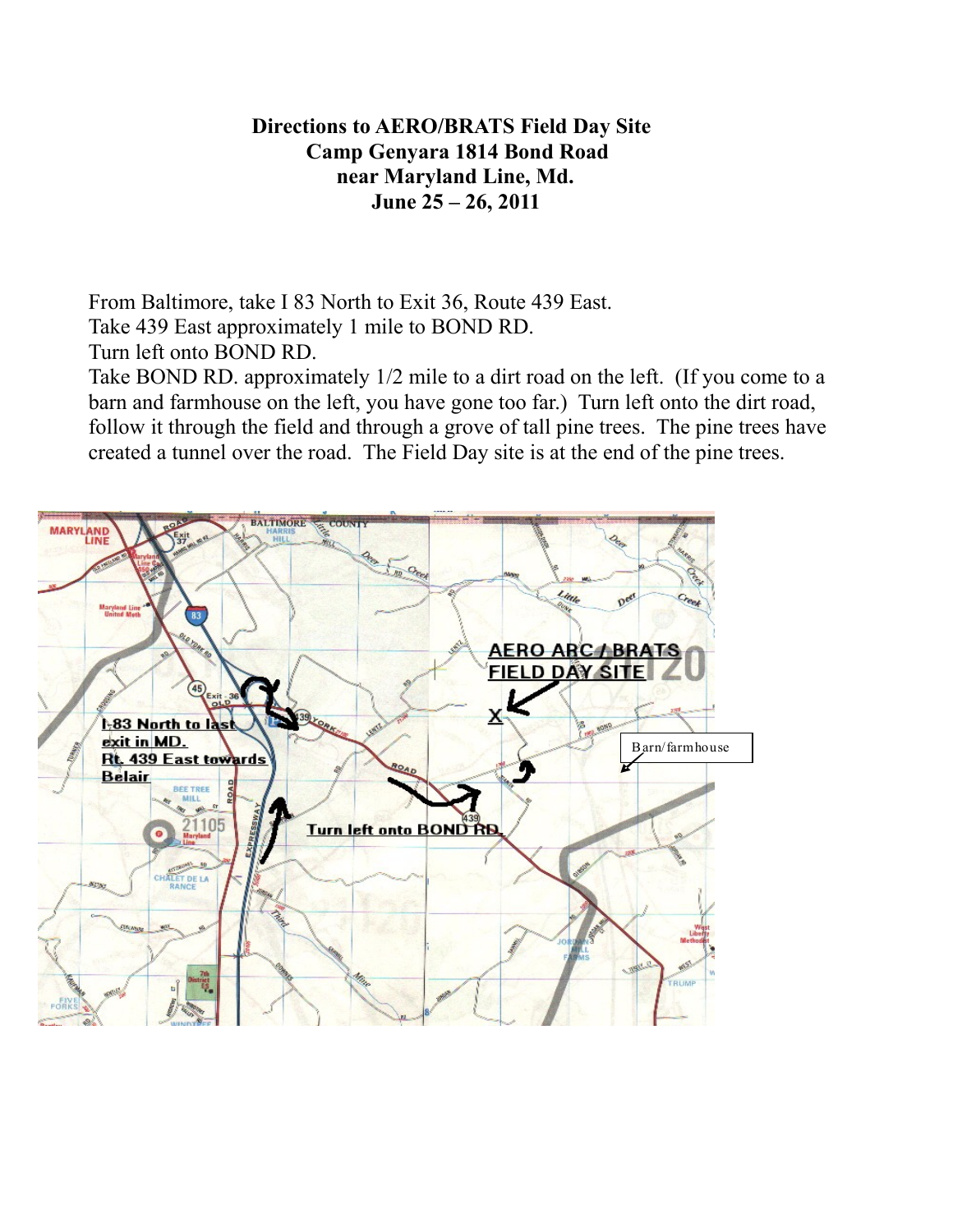

## **July 2011**

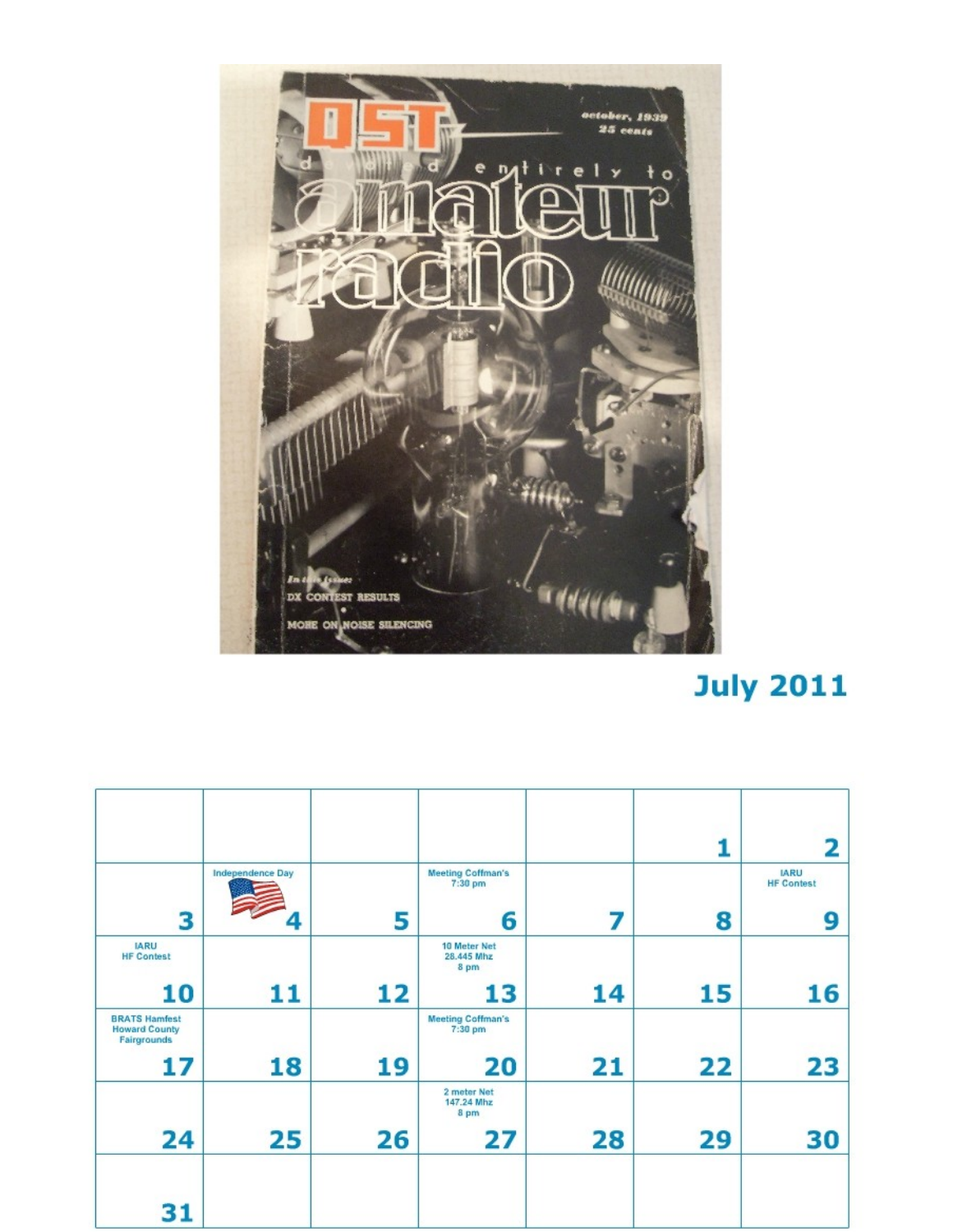

*July 1<sup>st</sup>* - New Moon, partial Solar Eclipse visible in the Antarctic Ocean south of Africa.

July 4th- "**Happy Birthday America" your 235 years young.** The Earth is at aphelion (furthest point from the sun) 94,511,923 miles at 15 UT or 11:00 EDT.

*July*  $6<sup>th</sup>$  – Mercury passes 0.3° South of the beehive cluster (M44) at 21 UT or 17:00 EDT.

- *July 6-8<sup>th</sup>* Waxing Moon passes below Saturn and Spica.
- *July 7th* First Quarter Moon

*July 12<sup>th</sup>* – Neptune's 1<sup>st</sup> Birthday, first 165 year orbit since its discovery in 1846 by Johann Galle.

*July 14<sup>th</sup>* - Full Moon "Ripe Corn Moon" Native American tribes or "Summer" the Colonial Americans.

*July 20th* - Mercury at greatest Eastern elongation 27°.

*July 23rd* – Last Quarter Moon

July  $27<sup>th</sup>$  – Mars is 0.5° north of the Moon at 17 UT or 13:00 EDT, the asteroid Vesta (320 miles wide) is visible in binoculars (magnitude +6.5) in Capricornus the sea goat.

July 29<sup>th</sup> - The S.  $\delta$ -Aquarid meteor shower peaks at 15 UT, 11:00 EDT. Estimated rate is 20 per hour. Asteroid Pallas is at opposition this asteroid is 324 miles wide at magnitude +9.5 it can be seen in a small telescope in the constellation Sagitta (arrow).

### **Planet Lookout**

**Mercury –** Western evening sky magnitude +0.3 size 7 arc seconds.

**Venus** – Vanishes into the dawn twilight. Magnitude -3.9 size 10 arc seconds.

**Mars** – Low in the East in early dawn. Magnitude +1.4 size 4 arc seconds.

**Jupiter** – Rises in the early morning, high in the east-southeast as dawn. Magnitude -2.4 size 39 arc seconds.

**Saturn-** Southwest sky after sunset. Magnitude +0.9 magnitude size 17" arc seconds (disk).

**Uranus** – Rises near midnight Magnitude +5.8 magnitude, size 4" arc seconds.

### Astronomy Web Sites